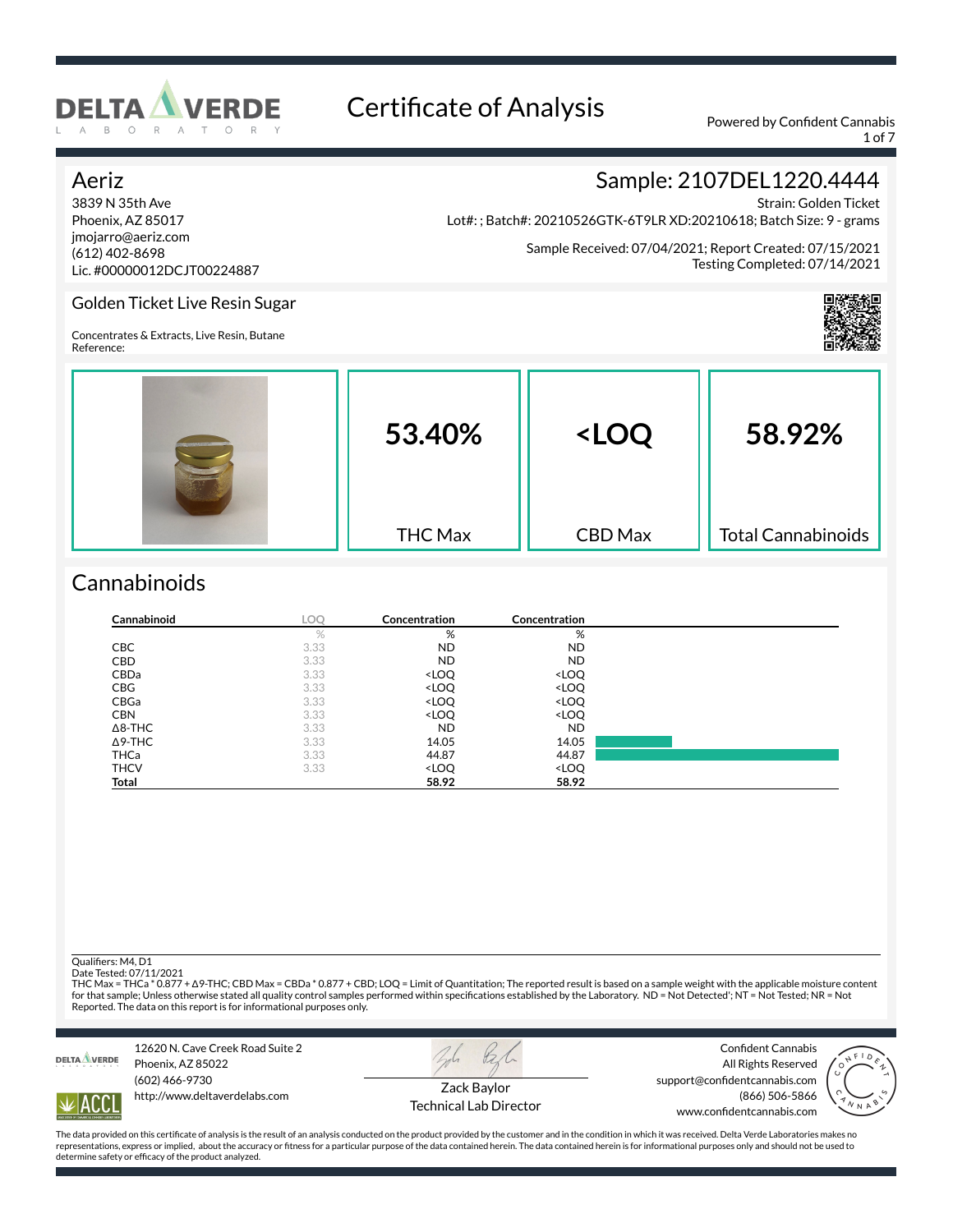

2 of 7

### Aeriz

3839 N 35th Ave Phoenix, AZ 85017 jmojarro@aeriz.com (612) 402-8698 Lic. #00000012DCJT00224887

Golden Ticket Live Resin Sugar

Concentrates & Extracts, Live Resin, Butane Reference:

### **Terpenes**

## Sample: 2107DEL1220.4444

Strain: Golden Ticket Lot#: ; Batch#: 20210526GTK-6T9LR XD:20210618; Batch Size: 9 - grams

> Sample Received: 07/04/2021; Report Created: 07/15/2021 Testing Completed: 07/14/2021



## Primary Aromas

| Analyte             | LOQ | Mass                                                     | $\overline{\mathsf{Mass}}$   |                              |
|---------------------|-----|----------------------------------------------------------|------------------------------|------------------------------|
|                     | PPM | PPM                                                      | $\%$                         |                              |
| $\alpha$ -Pinene    | 25  | 207                                                      | 0.02                         |                              |
| Camphene            | 25  | <b>ND</b>                                                | ND.                          |                              |
| β-Myrcene           | 25  | <b>ND</b>                                                | <b>ND</b>                    | Turpentine                   |
| $\beta$ -Pinene     | 25  | 330                                                      | 0.03                         |                              |
| δ-3-Carene          | 25  | 70                                                       | 0.01                         |                              |
| $\alpha$ -Terpinene | 25  | 72                                                       | 0.01                         |                              |
| trans-Ocimene       | 25  | <b>ND</b>                                                | <b>ND</b>                    |                              |
| δ-Limonene          | 25  | 543                                                      | 0.05                         | Orange                       |
| p-Cymene            | 25  | <b>ND</b>                                                | <b>ND</b>                    |                              |
| cis-Ocimene         | 25  | 326                                                      | 0.03                         |                              |
| Eucalyptol          | 25  | <b>ND</b>                                                | <b>ND</b>                    |                              |
| y-Terpinene         | 25  | 53                                                       | 0.01                         |                              |
| Terpinolene         | 25  | 1974                                                     | 0.20                         | Pine                         |
| Linalool            | 25  | 104                                                      | 0.01                         |                              |
| Isopulegol          | 25  | 57                                                       | 0.01                         |                              |
| Menthol             | 25  | <b>ND</b>                                                | ND.                          |                              |
| Geraniol            | 25  | <b>ND</b>                                                | <b>ND</b>                    | <b>F</b>                     |
| β-Caryophyllene     | 25  | 70                                                       | 0.01                         | Earthy                       |
| $\alpha$ -Humulene  | 25  | <loq< td=""><td><loq< td=""><td></td></loq<></td></loq<> | <loq< td=""><td></td></loq<> |                              |
| cis-Nerolidol       | 25  | 46                                                       | 0.00                         |                              |
| trans-Nerolidol     | 25  | 79                                                       | 0.01                         | <b>Basic</b><br>$\mathbf{r}$ |
| Guaiol              | 25  | <b>ND</b>                                                | ND.                          |                              |
| α-Bisabolol         | 25  | <b>ND</b>                                                | ND.                          | Lavender                     |
|                     |     |                                                          |                              |                              |

**0.39% 3,931 PPM** Total Terpenes

Qualifiers: Q3

Date Tested: 07/11/2021<br>LOQ = Limit of Quantitation; The reported result is based on a sample weight with the applicable moisture content for that sample; Unless otherwise stated all quality control samples<br>performed withi



12620 N. Cave Creek Road Suite 2 Phoenix, AZ 85022 (602) 466-9730 http://www.deltaverdelabs.com



Confident Cannabis All Rights Reserved (866) 506-5866



**ACC** 

Zack Baylor Technical Lab Director support@confidentcannabis.com

www.confidentcannabis.com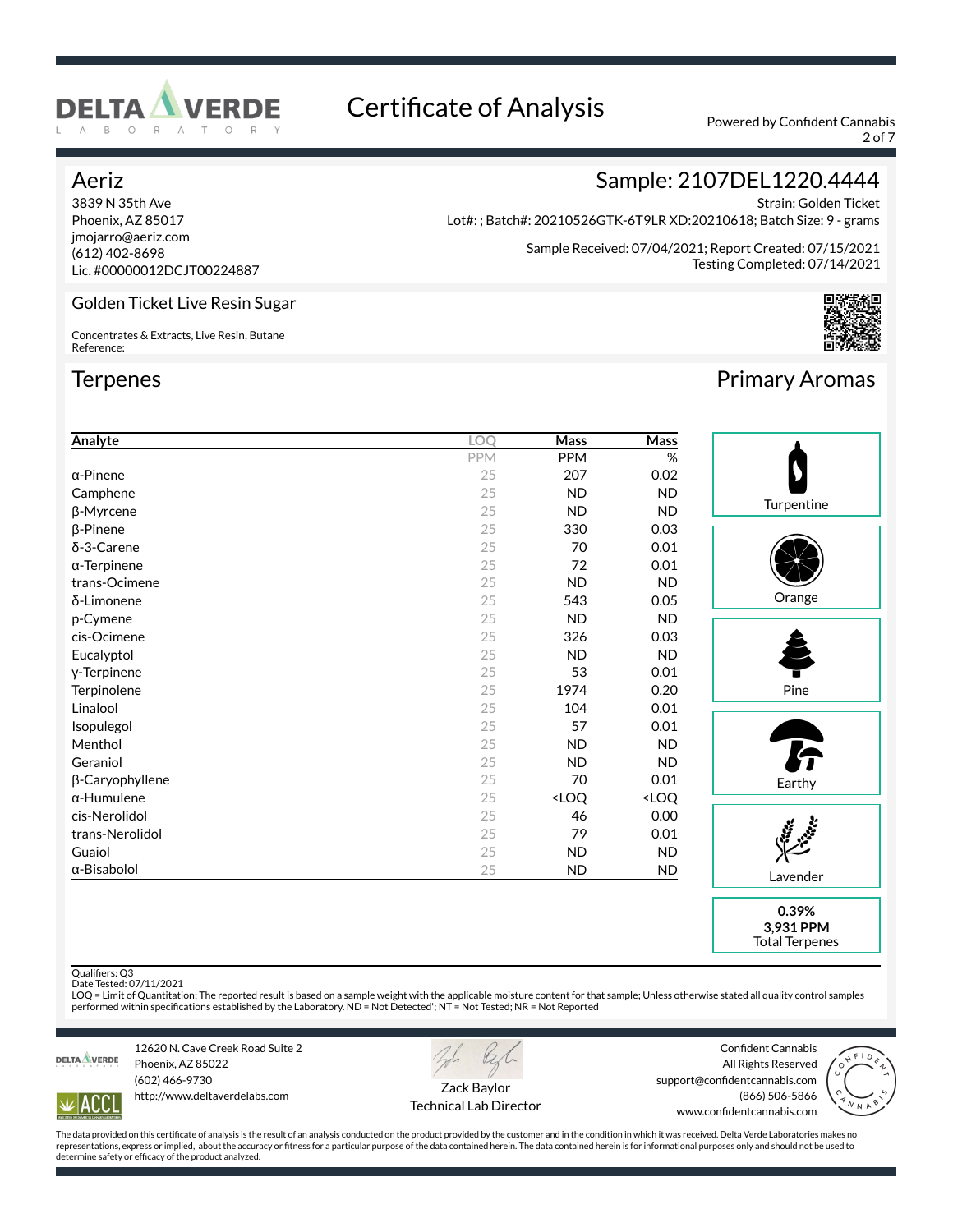

3 of 7

### Aeriz

3839 N 35th Ave Phoenix, AZ 85017 jmojarro@aeriz.com (612) 402-8698 Lic. #00000012DCJT00224887

Strain: Golden Ticket Lot#: ; Batch#: 20210526GTK-6T9LR XD:20210618; Batch Size: 9 - grams

> Sample Received: 07/04/2021; Report Created: 07/15/2021 Testing Completed: 07/14/2021

Sample: 2107DEL1220.4444

### Golden Ticket Live Resin Sugar

Concentrates & Extracts, Live Resin, Butane Reference:

### Microbials Pass



| Analyte                                             | ∟imit              | Units              | <b>Status</b> |
|-----------------------------------------------------|--------------------|--------------------|---------------|
|                                                     | CFU/g              | CFU/g              |               |
| Aspergillus (flavus, fumigatus, niger, and terreus) | Not Detected in 1g | Not Detected in 1g | Pass          |
| Coliforms                                           |                    | <b>ND</b>          | Tested        |
| E. Coli                                             | 100                | ND                 | Pass          |
| <b>Salmonella</b>                                   | Not Detected in 1g | Not Detected in 1g | Pass          |



Date Tested: 07/08/2021

LOQ = Limit of Quantitation; TNTC = Too Numerous to Count; Unless otherwise stated all quality control samples performed within specifications established by the<br>Laboratory; ND = Not Detected'; NT = Not Tested; NR = Not Re



ACC

12620 N. Cave Creek Road Suite 2 Phoenix, AZ 85022 (602) 466-9730 http://www.deltaverdelabs.com



Technical Lab Director

Confident Cannabis All Rights Reserved support@confidentcannabis.com (866) 506-5866 www.confidentcannabis.com

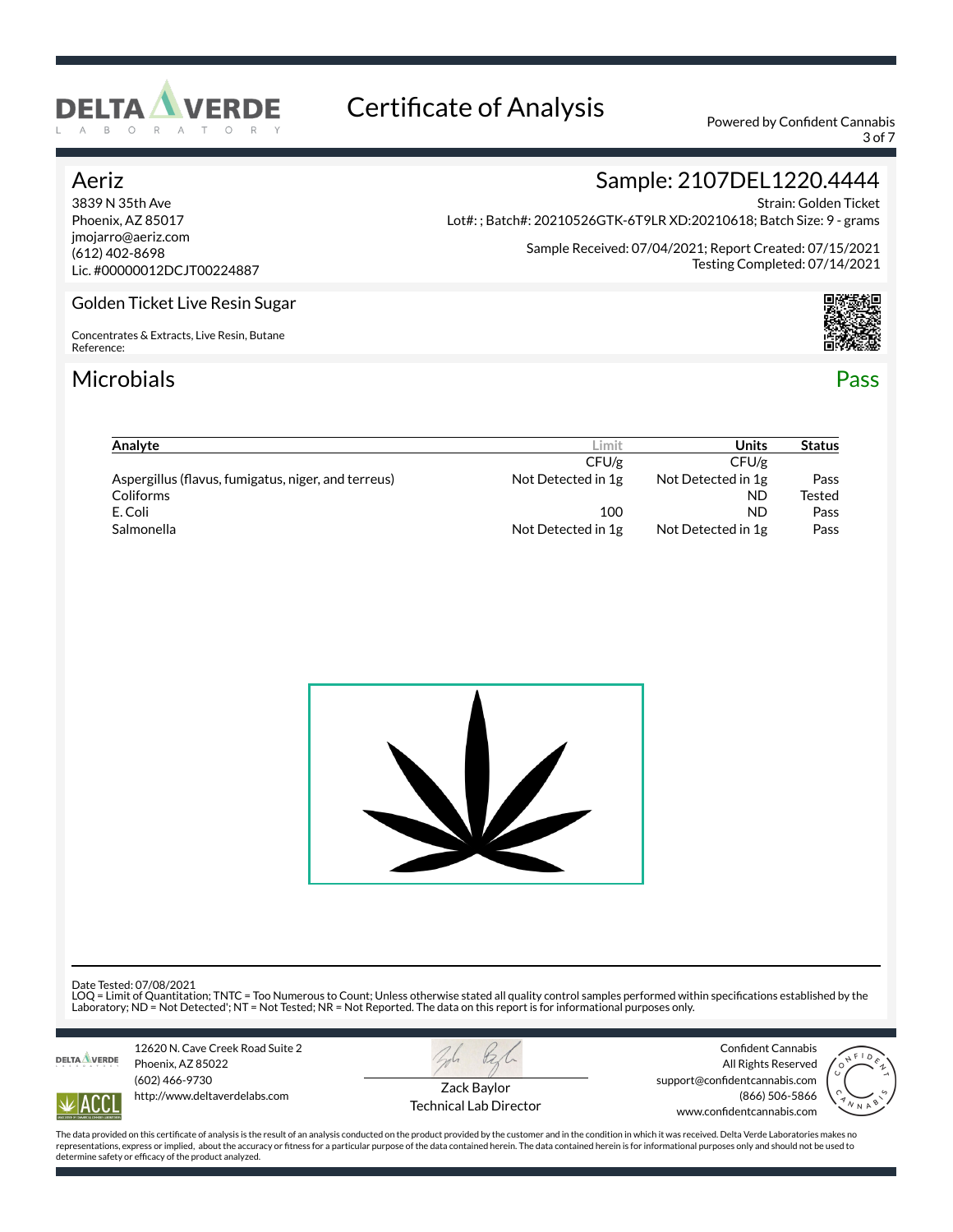

4 of 7

Testing Completed: 07/14/2021

Strain: Golden Ticket

Sample: 2107DEL1220.4444

Sample Received: 07/04/2021; Report Created: 07/15/2021

Lot#: ; Batch#: 20210526GTK-6T9LR XD:20210618; Batch Size: 9 - grams

### Aeriz

3839 N 35th Ave Phoenix, AZ 85017 jmojarro@aeriz.com (612) 402-8698 Lic. #00000012DCJT00224887

Golden Ticket Live Resin Sugar

Concentrates & Extracts, Live Resin, Butane Reference:

| Pesticides        |      |            |              |               |                     |            |            |            | Pass          |
|-------------------|------|------------|--------------|---------------|---------------------|------------|------------|------------|---------------|
| Analyte           | LOO  | Limit      | <b>Units</b> | <b>Status</b> | Analyte             | <b>LOO</b> | Limit      | Units      | <b>Status</b> |
|                   | PPM  | <b>PPM</b> | <b>PPM</b>   |               |                     | <b>PPM</b> | <b>PPM</b> | <b>PPM</b> |               |
| <b>DDVP</b>       | 0.05 | 0.10       | <b>ND</b>    | Pass          | Pyrethrins          | 0.50       | 1.00       | <b>ND</b>  | Pass          |
| Naled             | 0.25 | 0.50       | <b>ND</b>    | Pass          | Acequinocyl         | 1.00       | 2.00       | <b>ND</b>  | Pass          |
| Oxamyl            | 0.50 | 1.00       | <b>ND</b>    | Pass          | Acetamiprid         | 0.10       | 0.20       | <b>ND</b>  | Pass          |
| Phosmet           | 0.10 | 0.20       | <b>ND</b>    | Pass          | Ethoprophos         | 0.10       | 0.20       | <b>ND</b>  | Pass          |
| Acephate          | 0.20 | 0.40       | <b>ND</b>    | Pass          | Fludioxonil         | 0.20       | 0.40       | <b>ND</b>  | Pass          |
| Aldicarb          | 0.20 | 0.40       | <b>ND</b>    | Pass          | Hexythiazox         | 0.50       | 1.00       | <b>ND</b>  | Pass          |
| <b>Boscalid</b>   | 0.20 | 0.40       | <b>ND</b>    | Pass          | Permethrins         | 0.10       | 0.20       | <b>ND</b>  | Pass          |
| Carbaryl          | 0.10 | 0.20       | <b>ND</b>    | Pass          | Prallethrin         | 0.10       | 0.20       | <b>ND</b>  | Pass          |
| Diazinon          | 0.10 | 0.20       | <b>ND</b>    | Pass          | Spiroxamine         | 0.20       | 0.40       | <b>ND</b>  | Pass          |
| Fipronil          | 0.20 | 0.40       | <b>ND</b>    | Pass          | Thiacloprid         | 0.10       | 0.20       | <b>ND</b>  | Pass          |
| Imazalil          | 0.10 | 0.20       | <b>ND</b>    | Pass          | Azoxystrobin        | 0.10       | 0.20       | <b>ND</b>  | Pass          |
| Methomyl          | 0.20 | 0.40       | <b>ND</b>    | Pass          | Chlorfenapyr        | 0.50       | 1.00       | <b>ND</b>  | Pass          |
| Propoxur          | 0.10 | 0.20       | <b>ND</b>    | Pass          | Chlorpyrifos        | 0.10       | 0.20       | <b>ND</b>  | Pass          |
| Spinosad          | 0.10 | 0.20       | <b>ND</b>    | Pass          | Clofentezine        | 0.10       | 0.20       | <b>ND</b>  | Pass          |
| Abamectin         | 0.25 | 0.50       | <b>ND</b>    | Pass          | Cypermethrin        | 0.50       | 1.00       | <b>ND</b>  | Pass          |
| Etoxazole         | 0.10 | 0.20       | <b>ND</b>    | Pass          | Imidacloprid        | 0.20       | 0.40       | <b>ND</b>  | Pass          |
| Malathion         | 0.10 | 0.20       | <b>ND</b>    | Pass          | Myclobutanil        | 0.10       | 0.20       | <b>ND</b>  | Pass          |
| Metalaxyl         | 0.10 | 0.20       | <b>ND</b>    | Pass          | Spiromesifen        | 0.10       | 0.20       | <b>ND</b>  | Pass          |
| Pyridaben         | 0.10 | 0.20       | <b>ND</b>    | Pass          | Tebuconazole        | 0.20       | 0.40       | <b>ND</b>  | Pass          |
| <b>Bifenazate</b> | 0.10 | 0.20       | <b>ND</b>    | Pass          | Thiamethoxam        | 0.10       | 0.20       | <b>ND</b>  | Pass          |
| <b>Bifenthrin</b> | 0.10 | 0.20       | <b>ND</b>    | Pass          | Fenpyroximate       | 0.20       | 0.40       | <b>ND</b>  | Pass          |
| Carbofuran        | 0.10 | 0.20       | <b>ND</b>    | Pass          | Paclobutrazol       | 0.20       | 0.40       | <b>ND</b>  | Pass          |
| Cyfluthrin        | 1.00 | 1.00       | <b>ND</b>    | Pass          | Propiconazole       | 0.20       | 0.40       | <b>ND</b>  | Pass          |
| Daminozide        | 0.50 | 1.00       | <b>ND</b>    | Pass          | Spirotetramat       | 0.10       | 0.20       | <b>ND</b>  | Pass          |
| Dimethoate        | 0.10 | 0.20       | <b>ND</b>    | Pass          | Kresoxim Methyl     | 0.20       | 0.40       | <b>ND</b>  | Pass          |
| Etofenprox        | 0.20 | 0.40       | <b>ND</b>    | Pass          | Trifloxystrobin     | 0.10       | 0.20       | <b>ND</b>  | Pass          |
| Fenoxycarb        | 0.10 | 0.20       | <b>ND</b>    | Pass          | Piperonyl Butoxide  | 1.00       | 2.00       | <b>ND</b>  | Pass          |
| Flonicamid        | 0.50 | 1.00       | <b>ND</b>    | Pass          | Chlorantraniliprole | 0.10       | 0.20       | <b>ND</b>  | Pass          |
| Methiocarb        | 0.10 | 0.20       | <b>ND</b>    | Pass          |                     |            |            |            |               |

| <b>Herbicides</b> |            |       |              | Pass          |
|-------------------|------------|-------|--------------|---------------|
| Analyte           | LOO        | Limit | <b>Units</b> | <b>Status</b> |
|                   | <b>PPM</b> | PPM   | <b>PPM</b>   |               |
| Pendimethalin     | 0.05       | 0.10  | <b>ND</b>    | Pass          |
|                   |            |       |              |               |

Quali×ers: L1,R1,R2,V1,M5

Date Tested: 07/13/2021

LOQ = Limit of Quantitation; The reported result is based on a sample weight with the applicable moisture content for that sample; Unless otherwise stated all quality<br>control samples performed within specifications establi informational purposes only.



12620 N. Cave Creek Road Suite 2 Phoenix, AZ 85022 (602) 466-9730

http://www.deltaverdelabs.com

Confident Cannabis All Rights Reserved support@confidentcannabis.com



**ACC** 

Zack Baylor Technical Lab Director (866) 506-5866



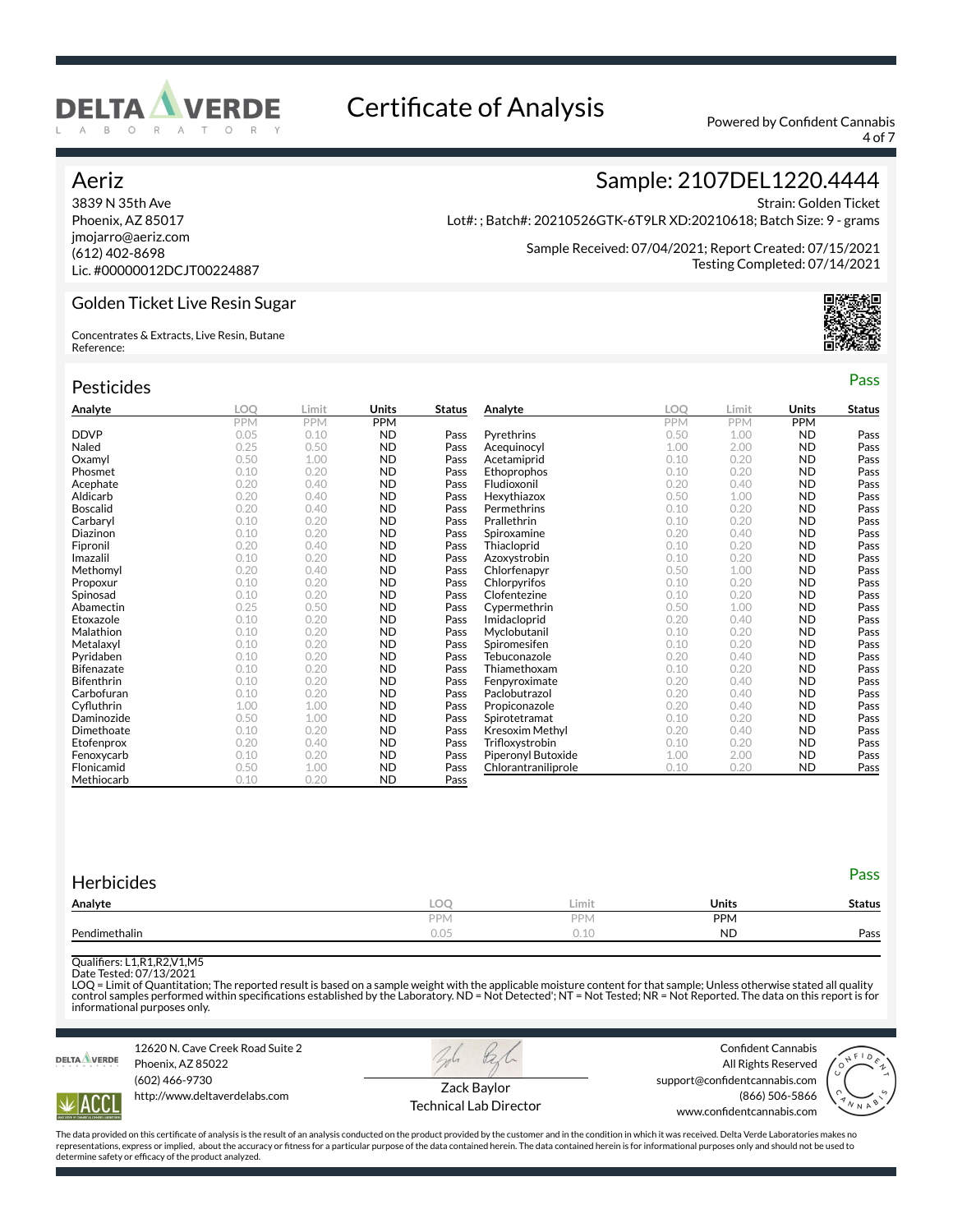

5 of 7

Strain: Golden Ticket

### Aeriz

Reference:

3839 N 35th Ave Phoenix, AZ 85017 jmojarro@aeriz.com (612) 402-8698 Lic. #00000012DCJT00224887

Golden Ticket Live Resin Sugar

Concentrates & Extracts, Live Resin, Butane

Lot#: ; Batch#: 20210526GTK-6T9LR XD:20210618; Batch Size: 9 - grams

Sample Received: 07/04/2021; Report Created: 07/15/2021 Testing Completed: 07/14/2021

Sample: 2107DEL1220.4444

### Residual Solvents Pass

| Analyte              | LOO        | Limit          | Mass       | <b>Status</b> |
|----------------------|------------|----------------|------------|---------------|
|                      | <b>PPM</b> | <b>PPM</b>     | <b>PPM</b> |               |
| Acetone              | 500        | 1000           | <b>ND</b>  | Pass          |
| Acetonitrile         | 205        | 410            | <b>ND</b>  | Pass          |
| Benzene              | 1          | $\overline{2}$ | <b>ND</b>  | Pass          |
| <b>Butanes</b>       | 2500       | 5000           | <b>ND</b>  | Pass          |
| Chloroform           | 30         | 60             | <b>ND</b>  | Pass          |
| Dichloromethane      | 300        | 600            | <b>ND</b>  | Pass          |
| Ethanol              | 2500       | 5000           | <b>ND</b>  | Pass          |
| <b>Ethyl Acetate</b> | 2500       | 5000           | <b>ND</b>  | Pass          |
| Ethyl-Ether          | 2500       | 5000           | <b>ND</b>  | Pass          |
| Heptane              | 2500       | 5000           | <b>ND</b>  | Pass          |
| Hexanes              | 145        | 290            | <b>ND</b>  | Pass          |
| Isopropanol          | 2500       | 5000           | <b>ND</b>  | Pass          |
| Isopropyl-Acetate    | 2500       | 5000           | <b>ND</b>  | Pass          |
| Methanol             | 1500       | 3000           | <b>ND</b>  | Pass          |
| Pentanes             | 2500       | 5000           | <b>ND</b>  | Pass          |
| Propane              | 2500       | 5000           | <b>ND</b>  | Pass          |
| Toluene              | 445        | 890            | <b>ND</b>  | Pass          |
| Xylenes              | 1085       | 2170           | ND         | Pass          |

Quali×ers: L1,R1,R2,V1,M5

Date Tested: 07/14/2021

LOQ = Limit of Quantitation; The reported result is based on a sample weight with the applicable moisture content for that sample; Unless otherwise stated all quality<br>control samples performed within specifications establi informational purposes only.



12620 N. Cave Creek Road Suite 2 Phoenix, AZ 85022 (602) 466-9730 http://www.deltaverdelabs.com



Confident Cannabis All Rights Reserved



ACC

Zack Baylor Technical Lab Director support@confidentcannabis.com (866) 506-5866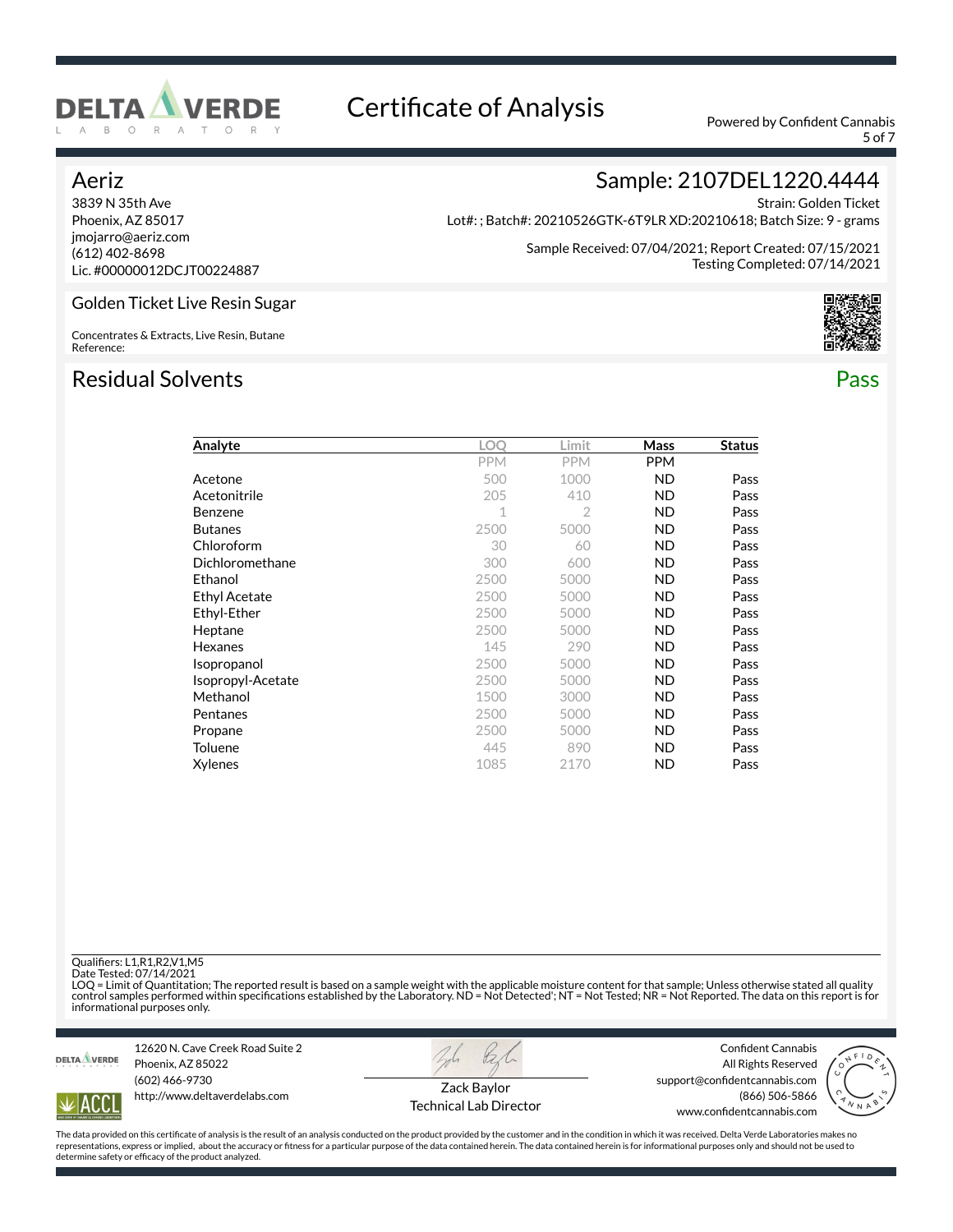

6 of 7

### Aeriz

3839 N 35th Ave Phoenix, AZ 85017 jmojarro@aeriz.com (612) 402-8698 Lic. #00000012DCJT00224887

Strain: Golden Ticket Lot#: ; Batch#: 20210526GTK-6T9LR XD:20210618; Batch Size: 9 - grams

> Sample Received: 07/04/2021; Report Created: 07/15/2021 Testing Completed: 07/14/2021

Sample: 2107DEL1220.4444

### Golden Ticket Live Resin Sugar

Concentrates & Extracts, Live Resin, Butane Reference:

## Heavy Metals **Pass**





| Analyte |            | .imit      | Mass       | <b>Status</b> |
|---------|------------|------------|------------|---------------|
|         | <b>PPM</b> | <b>PPM</b> | <b>PPM</b> |               |
| Arsenic |            | 0.40       | <b>ND</b>  | Pass          |
| Cadmium |            | 0.40       | <b>ND</b>  | Pass          |
| Lead    |            | 1.00       | <b>ND</b>  | Pass          |
| Mercury |            | 1.20       | <b>ND</b>  | Pass          |

Quali×ers: Analyzed by IAS 00000009LCSL00311854

Date Tested: 07/14/2021

LOQ = Limit of Quantitation; The reported result is based on a sample weight with the applicable moisture content for that sample; Unless otherwise stated all quality<br>control samples performed within specifications establi for informational purposes only.



12620 N. Cave Creek Road Suite 2 Phoenix, AZ 85022 (602) 466-9730 http://www.deltaverdelabs.com



Confident Cannabis All Rights Reserved support@confidentcannabis.com



ACC

Zack Baylor Technical Lab Director

(866) 506-5866 www.confidentcannabis.com